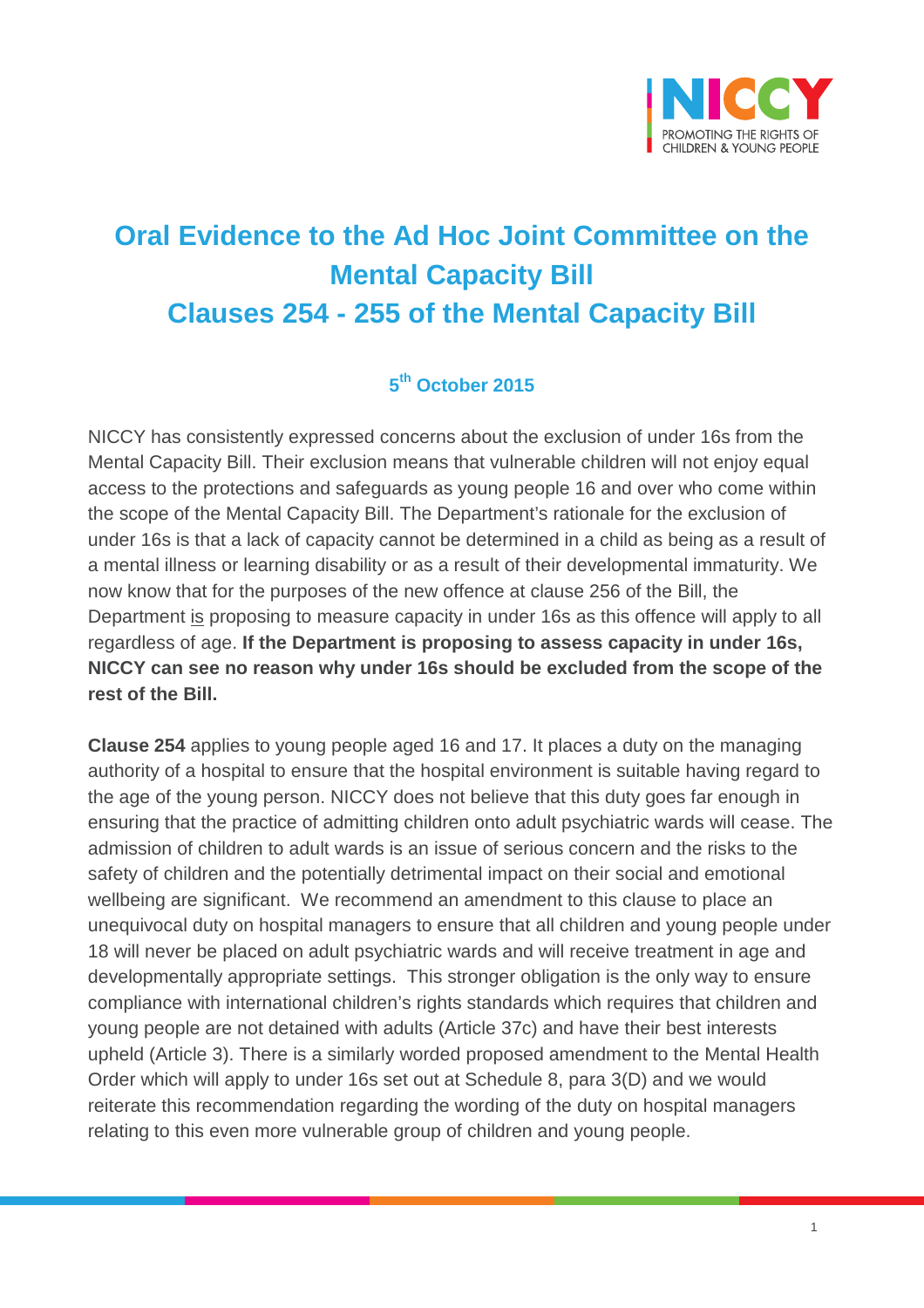

**Clause 255** covers the proposed amendments to the Mental Health (Northern Ireland) Oder 1986 which will apply to under 16s.

NICCY welcomes the insertion of a best interests principle at **Schedule 8 paragraph 3A** of the Bill which must be the primary consideration when making decisions about the treatment or care of a patient under 16. The determination of a patient's best interests as detailed in **Schedule 8 paragraph 3B** is very unclear. We do not believe that there is adequate emphasis on the need to facilitate young people to express their views about what is in their best interests and to have their views taken into account. Such emphasis is necessary to ensure compliance with Article 3 of the UNCRC.

In relation to advocacy services for under 16s, the Bill contains very little information on how they will operate and what services will be available to whom in what circumstances. The advocacy provisions under **Schedule 8 paragraph 3C** are extremely vague however it is clear that advocates for under 16s will be appointed by a Health and Social Care Trust. NICCY has concerns with regard to the perceived independence of the advocates, their ability to challenge decisions made by Trusts as employees of the Trusts as well as the impact this will have on the young people's confidence in the service and their willingness to avail of it.

NICCY wishes to see Independent advocacy being available to all children who require it under both the Mental Capacity Bill and the Mental Health Order, when they require it and at their request, both in the community, prior to the consideration of detention and on discharge, and in a hospital setting. Children should be able to choose their advocate.

**Schedule 8 paragraph 3D** amends the nearest relative provisions of the Mental Health Order under 16s. NICCY has concerns that the proposed amendments to the nearest relative provisions of the Mental Health Order will not ensure compliance with the ECHR.

NICCY wants to see under 16s being afforded the right to choose their nearest relative who is not on the statutory list under Article 32 of the Mental Health Order and under 16s being afforded the right to choose a suitable nearest relative from the list, regardless of the order they come on the list. This would be in line with the ECHR and the UNCRC.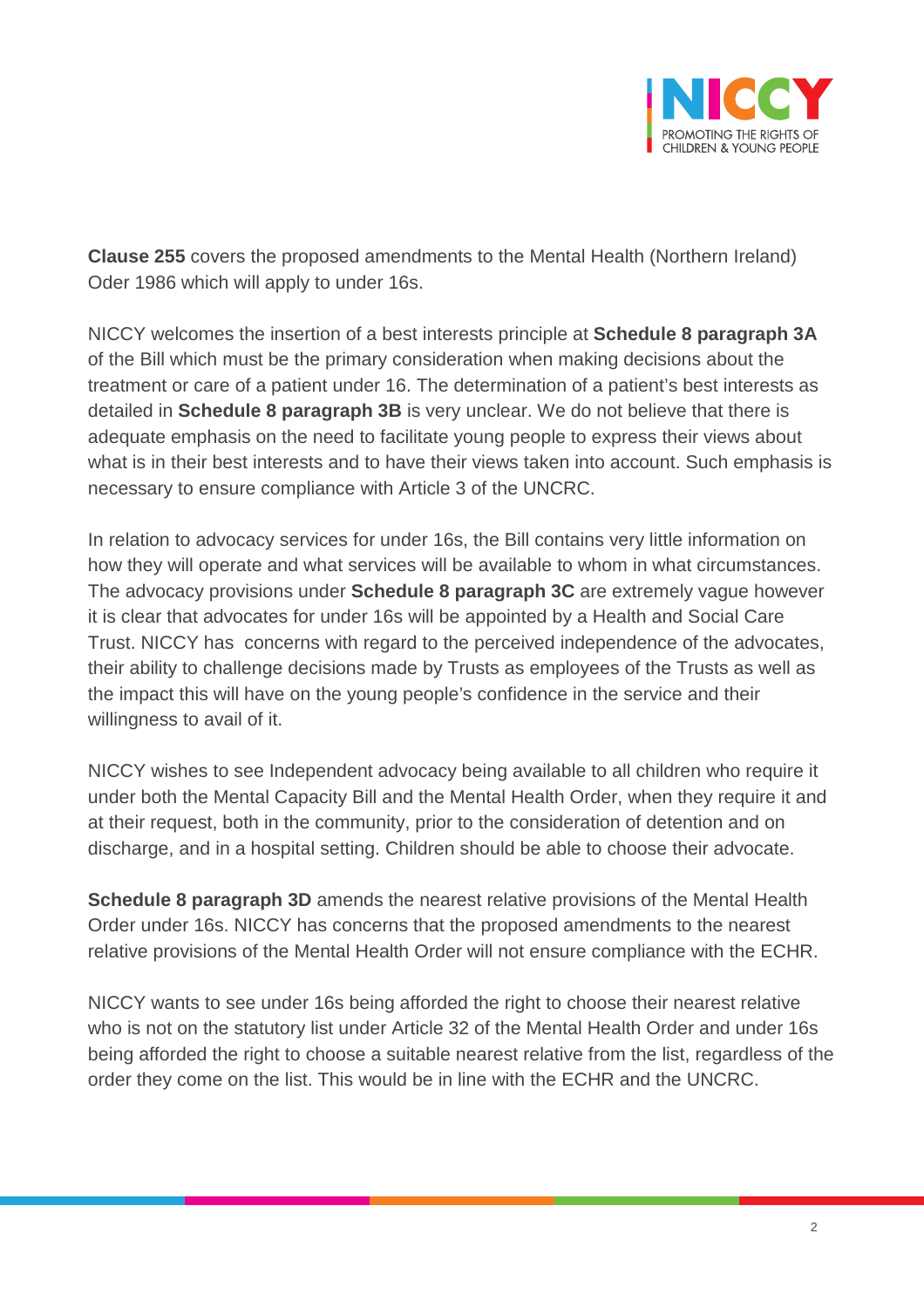

NICCY also believes that additional amendments should be made to the Mental Health Order which will allow under 16s who are in the care of the state, i.e. children who are 'looked after' or detained in the JJC, which will allow them to displace the state. These young people are particularly vulnerable and given the importance of the role of the nearest relative as a significant safeguard for children who are detained under the Mental Health Order it is particularly important that the child is happy with the person who is acting as his/her nearest relative.

In the event of an application for displacement of the nearest relative being made by a child the suitability of the nearest relative will be determined by the County Court. This process will ensure adequate oversight of the suitability of the nearest relative.

In its consultation on the Mental Capacity Bill in 2014, the Department stated its intention to extend the disregard provision in Article 10 of the Mental Health Order to include periods of detention for treatment for young people under 16. This would have meant that under 16s would not have to declare a period of detention for either treatment or assessment of a mental illness. The obligation to declare a period of detention for treatment for a mental illness has an extremely detrimental impact on young people with regard to employment, travel and insurance. NICCY firmly recommends the extension of the disregard provision to include periods of detention for treatment for all children and young people under 18. This should be applied retrospectively to everyone detained for treatment of a mental illness in childhood. This is a vital safeguard to ensure that everyone who has been detained for treatment for a mental illness in childhood is not discriminated against and is able to access the full range of lifetime opportunities and chances as all other children.

Also in its consultation, the Department stated that it was considering access to educational provision for children and young people. It is extremely disappointing that neither the Mental Capacity Bill nor the amendments to the Mental Health Order 1986 contain any education clauses for children. NICCY recommends that amendments are made to both pieces of legislation to contain strong education provisions that oblige the Department to ensure that children and young people have equal access to the same educational provision as their peers.